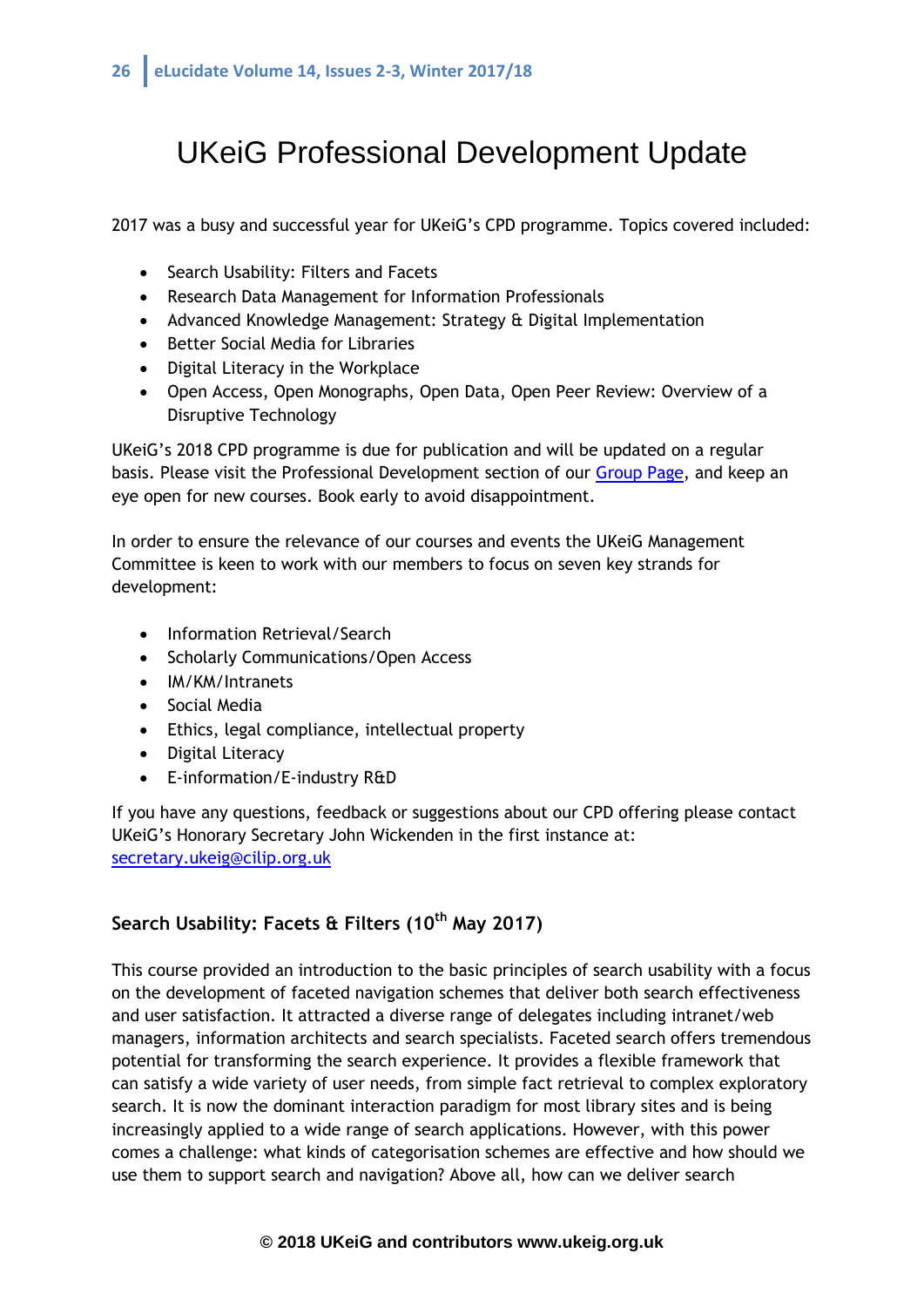applications that address a growing range of user needs without compromising usability? The course included presentations and group work to enable delegates to analyse, evaluate and improve the effectiveness of search applications within their own organisation, exploring the fundamental concepts of human-centred design for information search and discovery. The day was led by Tony Russell-Rose, Director of UXLabs, a UX research and design consultancy specialising in complex search and information access applications.

UKeiG Management Committee member Claire Carter writes: "The delegates who joined us for this workshop were from a variety of backgrounds including the online fashion industry, charities, specialist research libraries and HE. The day was divided into four well-defined sessions each building on from the previous session so that by the end of the day we had been taken from a blank canvas to being able to create a fully-fledged faceted search diagram. With the help of the workbook given to individuals we were guided through this process with Tony initiating enthusiastic discussions on topics such as search problems, user personas and the use of facets in search information architecture. Research was well documented throughout to support the day's assertions and some myths were also debunked.

There were a large number of complex definitions and processes to absorb. Tony was incredibly skilled at making sure everyone had got to grips with terminology before moving on. This was mainly because of his excellent use of real life examples and his ability to help relate these to individuals' situations. Tony left the group with a useful bibliography as well as other online resources in order to continue our usability journey."

#### **Research Data Management for Information Professionals (17th May 2017)**

UKeiG Management Committee member Rose Marney writes: "This one-day course, led by Andrew Cox and Eddy Verbaan (University of Sheffield), was an excellent introduction to its subject and would be recommended to anyone who is at the beginning of a journey into research data. Featuring a mix of talks, exercises and discussions, it explored the nature of research data and the roles of the various parties who might be involved in its creation and management. They provided extensive and informative supporting documents: policies, job descriptions, checklists and models for assessing maturity, alongside a copy of the [Concordat on Open Research Data.](http://www.rcuk.ac.uk/documents/documents/concordatonopenresearchdata-pdf/) The Concordat 'proposes a series of clear and practical principles for working with research data that cover the many roles needed to support the research process. It is not a rulebook, but a set of expectations of best practice developed by the research community itself.'"

## **Better Social Media for Libraries (10th November 2017)**

eLucidate editor Gary Horrocks writes: "This has to be one of the most successful CPD courses that UKeiG has organised. Already there is a substantial waiting list for 2018. Course leader [Ned Potter](https://www.ned-potter.com/) (@ned\_potter) writes: 'I work for nine days out of ten as an Academic Liaison Librarian at the University of York and one day in ten as a trainer in library marketing and presentation skills for various organisations including the Bodleian Libraries, the British Library and UKeiG. The thing I'm really interested in is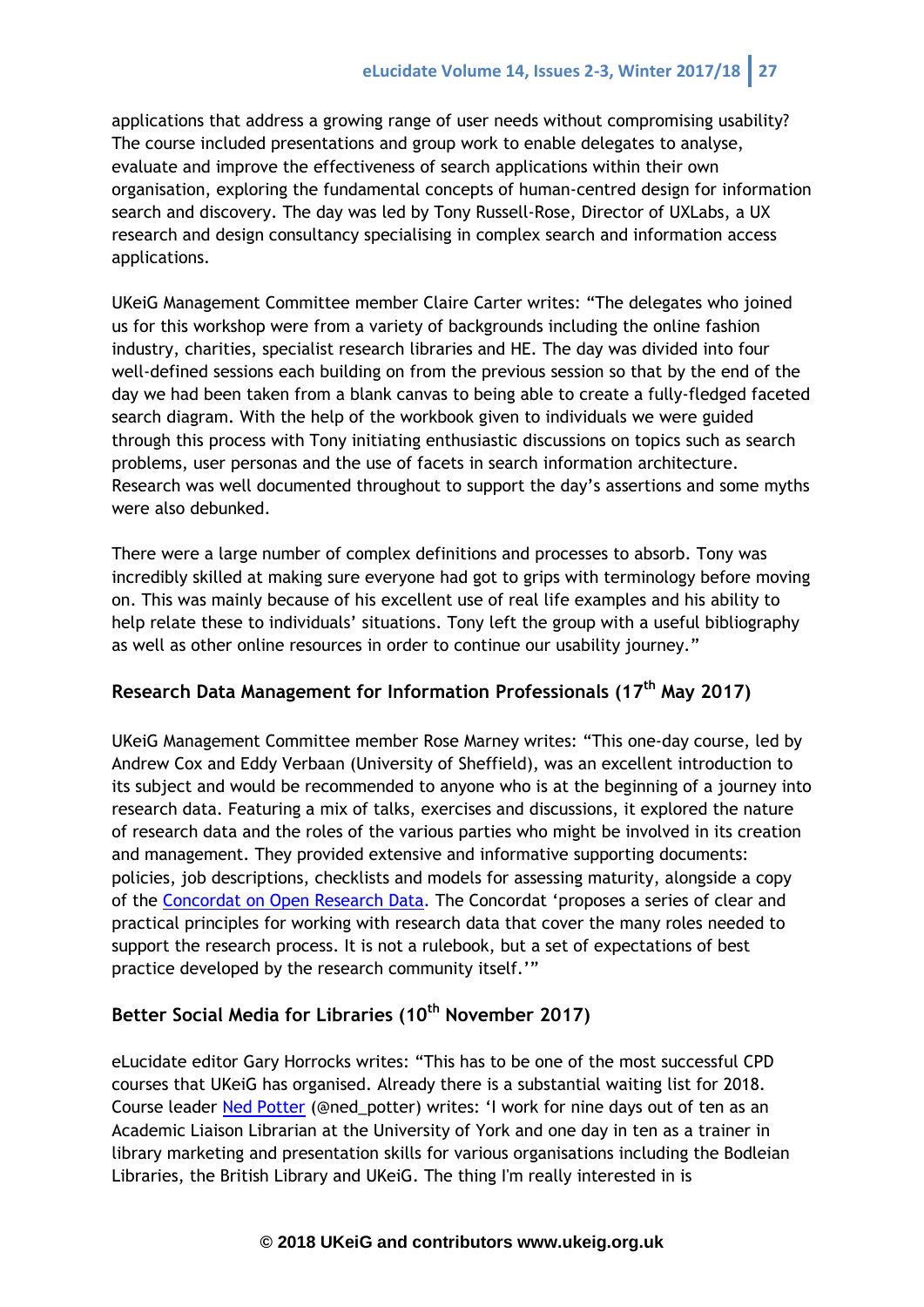communication, both online and face-to-face. All my work revolves around that in some way.' And it shows.

The day embraced social media audit and strategy, with practical tips on best practice, including optimising the use of images, twitter lists, advanced searching and [analytics.](https://www.ned-potter.com/blog/twitter-analytics-is-now-free-for-all-so-what-can-libraries-get-out-of-it) The feedback from delegates included: 'I'll be bringing loads of new things back to teach others. I'm bursting with ideas. Great content, all legitimately relevant. Lots of good tips. I agree that everything Ned taught us can be used immediately as opposed to just talking about future trends like a lot of presenters do. Super practical!!'

He referred to social media in libraries (Twitter, Blogs, YouTube, Tumblr and Instagram) as the 'silver bullet' that breaks the barrier of library austerity, engaging the user community in an informal, subtle, interactive, reiterative way; enabling more effective marketing, feedback and communication. Run, don't walk to book a place on this course."

## **Digital Literacy in the Workplace (15th November 2017) #UKeiGDigWk**

Claire Carter writes: "This multi-speaker event had a great line up of presenters with Ian Hunter from the law firm Shearman and Sterling, Charles Inskip from UCL, Lis Parcell from Jisc and Wendy Foster from City Business Library. The room was packed with delegates representing many sectors of the information industry. Each speaker sparked lively debates over language, definitions, roles and assumptions around the entire field of digital literacy. There still seems to be a huge difference in understanding around this concept depending on the type of role and industry one is working in. However, after an in depth debate on what digital literacy means, the room came to a consensus that it was time to stop quibbling over definitions (even though it would be nice to have a central one) and get on with the practicalities of how to teach digital literacy.

From a higher education viewpoint Ian Hunter provided evidence that his newly employed law graduates were still attempting to find professional information via Google, Wikipedia and similar resources despite all our rigorous attempts to produce law graduates who were information and digitally literate. This was further evidenced by Charles Inskip's presentation on the extensive research he had undertaken matching employer, student and university perceptions of professional digital literacy. Again the differences in language and what it means to be digitally literate at university versus the workplace were very clearly depicted. Despite a big push from the HE sector on providing employability skills for their graduates, there is clearly more work to be done here.

Wendy Foster concluded the day giving an insightful talk on the work of the City Business Library (CBL). If attempting to impart the importance of digital literacy on a distinct community such as students, graduates or members of a particular organisation was tricky, doing so with the dispersed public membership of the CBL was going to be harder still. Wendy took us through the different incarnations and tactics they had used to make sure their populace could use the resources effectively offering support to a range of business information seekers including sole traders, start-ups, entrepreneurs, small and medium sized enterprises, charities and job seekers. Again the language staff used was crucial to engagement with terms such as 'training' and 'databases' consigned to the rubbish heap.